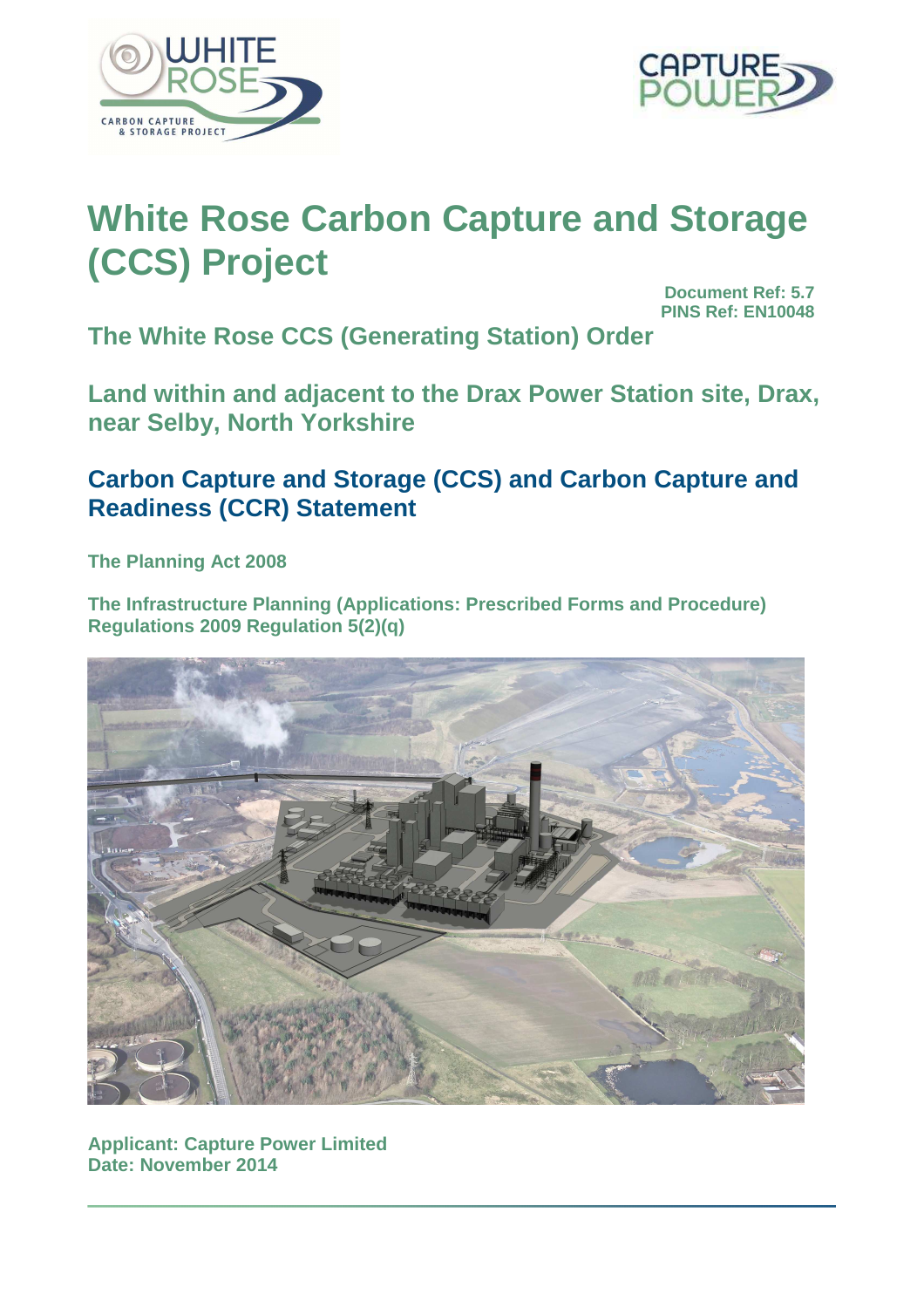



## **Document History**

| <b>Document Number</b> | 5.7                      |             |          |
|------------------------|--------------------------|-------------|----------|
| <b>Revision</b>        | 1 - Submission version   |             |          |
| <b>Author</b>          | Drax Power Limited (DPL) |             |          |
| <b>Signed</b>          | Jim Doyle (JD)           | <b>Date</b> | 14.11.14 |
| <b>Approved By</b>     | JD                       |             |          |
| <b>Signed</b>          | <b>JD</b>                | <b>Date</b> | 14.11.14 |
| <b>Document Owner</b>  | <b>DPL</b>               |             |          |

| <b>Revision History</b>    |          |                            |                      |
|----------------------------|----------|----------------------------|----------------------|
| <b>Revision No.   Date</b> |          | <b>Reason for Revision</b> | <b>Authorised By</b> |
|                            | 14.11.14 | Submission version         | JD                   |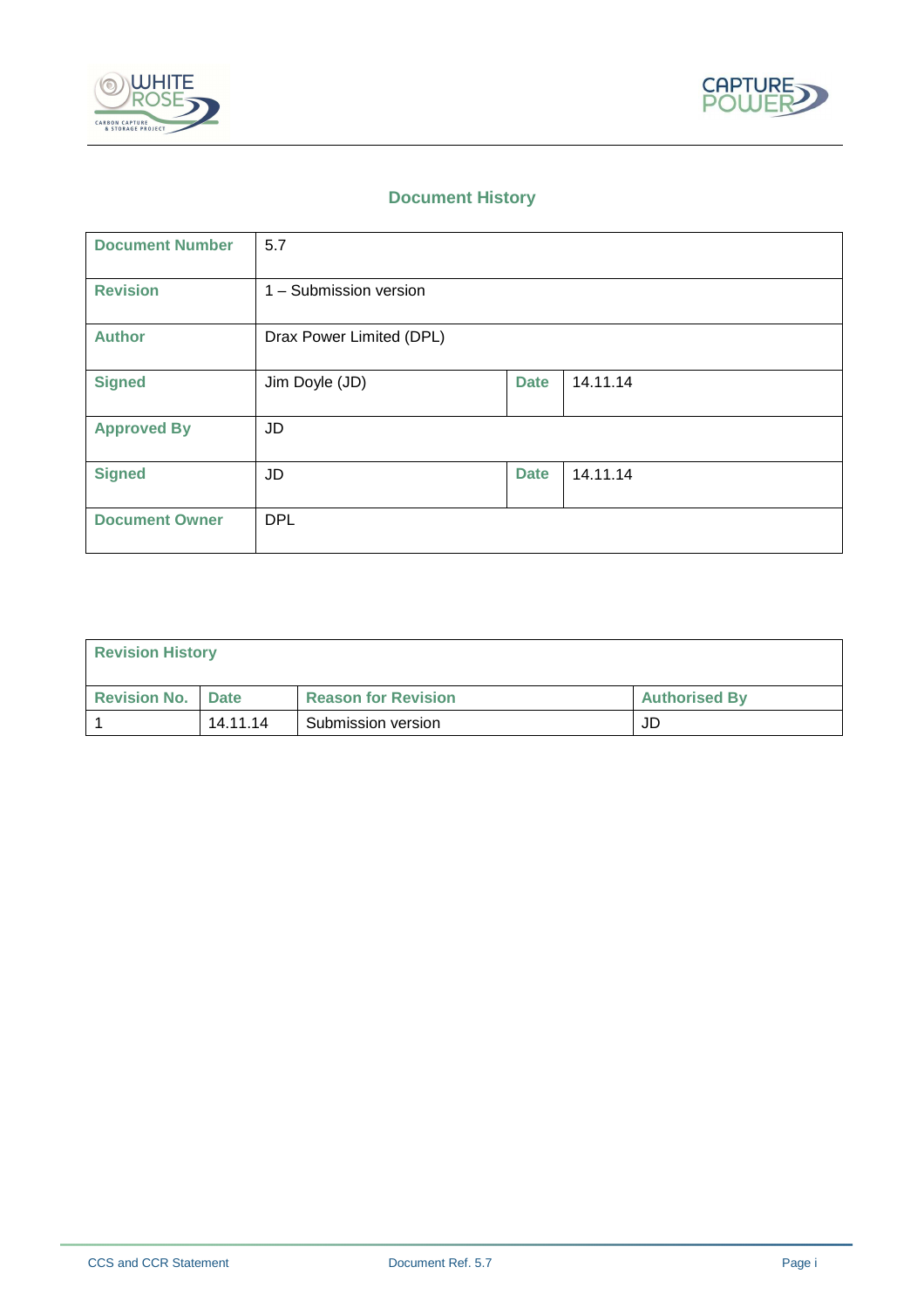



| <b>Glossary of Abbreviations and Definitions</b> |                                                                              |
|--------------------------------------------------|------------------------------------------------------------------------------|
| <b>AQCS</b>                                      | Air Quality Control System.                                                  |
| ASU                                              | Air Separation Unit.                                                         |
| <b>CCS</b>                                       | Carbon Capture and Storage.                                                  |
| <b>CCR</b>                                       | Carbon Capture Readiness.                                                    |
| <b>CCR</b><br>Regulations                        | Carbon Capture Readiness (Electricity Generating Stations) Regulations 2013. |
| <b>CCTV</b>                                      | <b>Closed Circuit Television.</b>                                            |
| <b>CfD</b>                                       | Contract for Difference.                                                     |
| CO <sub>2</sub>                                  | Carbon Dioxide.                                                              |
| <b>DCC</b>                                       | Direct Contact Cooler.                                                       |
| <b>DCO</b>                                       | Development Consent Order.                                                   |
| <b>DECC</b>                                      | Department for Energy and Climate Change.                                    |
| EP                                               | <b>Environmental Permit.</b>                                                 |
| <b>EPS</b>                                       | Environmental Performance Standard.                                          |
| EU                                               | European Union.                                                              |
| <b>FEED</b>                                      | Front End Engineering and Design.                                            |
| <b>GPU</b>                                       | Gas Processing Unit.                                                         |
| $H_2O$                                           | Water.                                                                       |
| <b>IED</b>                                       | <b>Industrial Emissions Directive.</b>                                       |
| km                                               | Kilometre.                                                                   |
| <b>LCPD</b>                                      | Large Combustion Plant Directive.                                            |
| <b>MW</b>                                        | Megawatt.                                                                    |
| <b>NER</b>                                       | New Entrant Reserve.                                                         |
| <b>NGCL</b>                                      | National Grid Carbon Limited.                                                |
| <b>NPS</b>                                       | National Planning Statement.                                                 |
| <b>NSIP</b>                                      | Nationally Significant Infrastructure Project.                               |
| <b>PINS</b>                                      | The Planning Inspectorate.                                                   |
| R&D                                              | Research and Development.                                                    |
| SoS                                              | Secretary of State.                                                          |
| $SO_{X}$                                         | Sulphur Oxides.                                                              |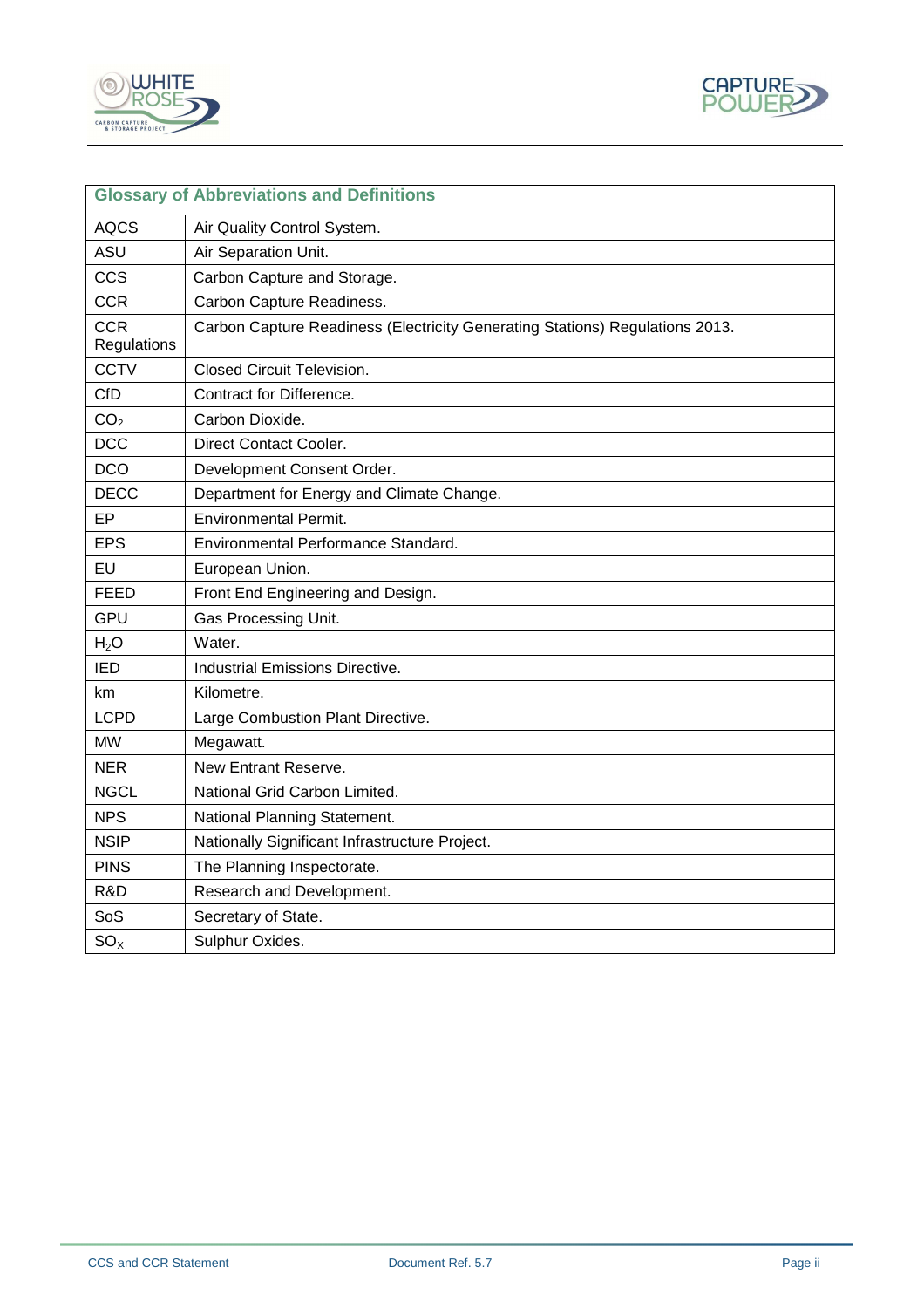



## **CONTENTS**

## **FIGURES & TABLES**

| FIGURE 3.4: ROUTE OF CO <sub>2</sub> TRANSPORTATION INFRASTRUCTURE 11 |  |
|-----------------------------------------------------------------------|--|
|                                                                       |  |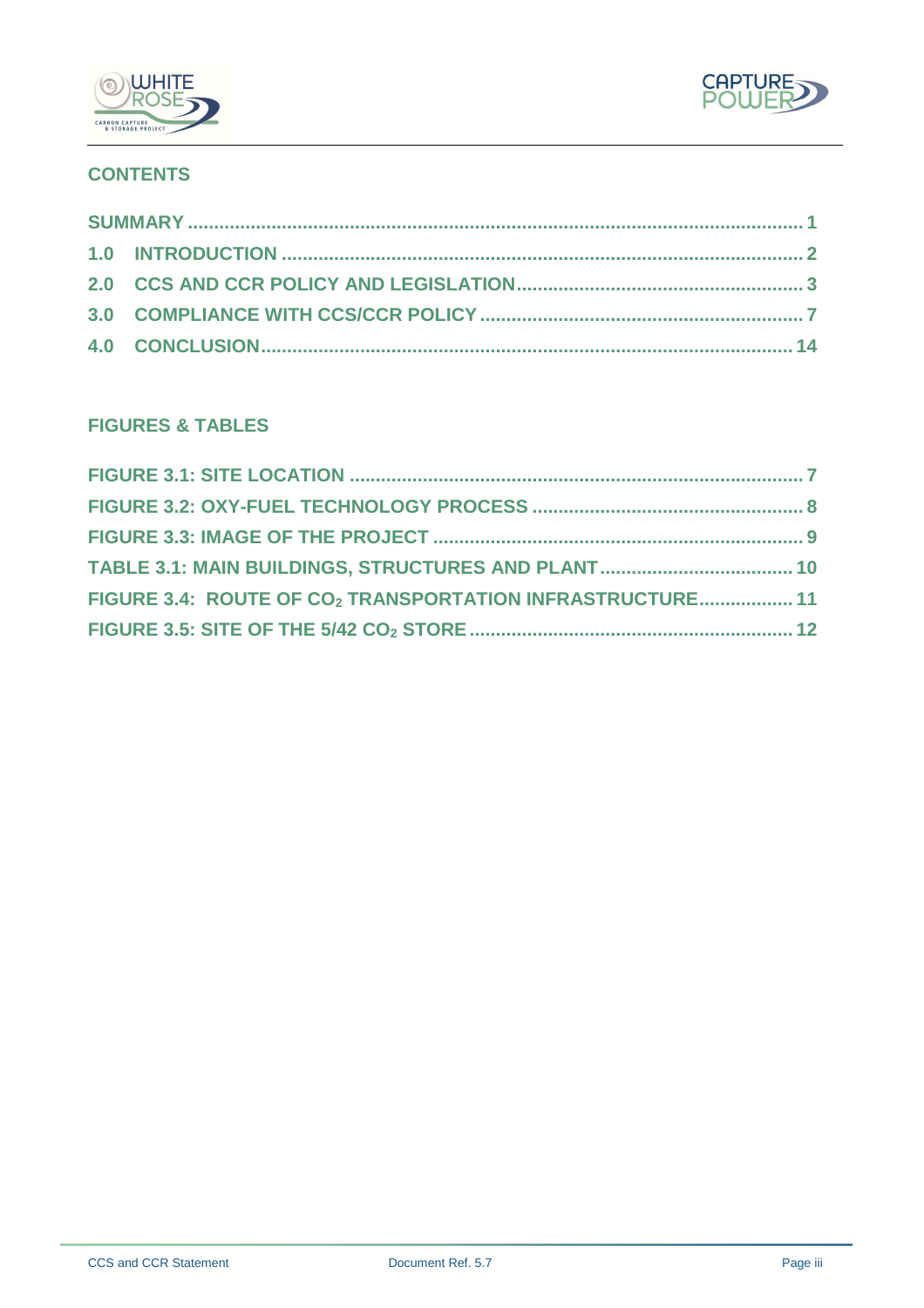



#### **SUMMARY**

- 1. This Carbon Capture and Storage ('CCS') and Carbon Capture Readiness ('CCR') Statement has been undertaken to provide additional information to support the application for a DCO.
- 2. It is considered that the information provided in the Statement demonstrates that the Project would meet the following:
	- 1. Provide sufficient space to accommodate the proposed  $CO<sub>2</sub>$  capture technology.<br>2. That there are suitable offshore  $CO<sub>2</sub>$  storage areas available.
	- 2. That there are suitable offshore  $CO<sub>2</sub>$  storage areas available.<br>3. It would be technically feasible to transport the captured  $CO<sub>2</sub>$
	- 3. It would be technically feasible to transport the captured  $CO<sub>2</sub>$  to the offshore  $CO<sub>2</sub>$  storage areas.<br>4. It is likely to be economically feasible.
	- It is likely to be economically feasible.
- 3. In addition, there would be no need for any retrofitting of carbon capture technology as the Project would have the ability to capture carbon from the commencement of operations.
- 4. Accordingly, it is considered that the Project complies with the requirements of the CCS/CCR Regulations and relevant guidance.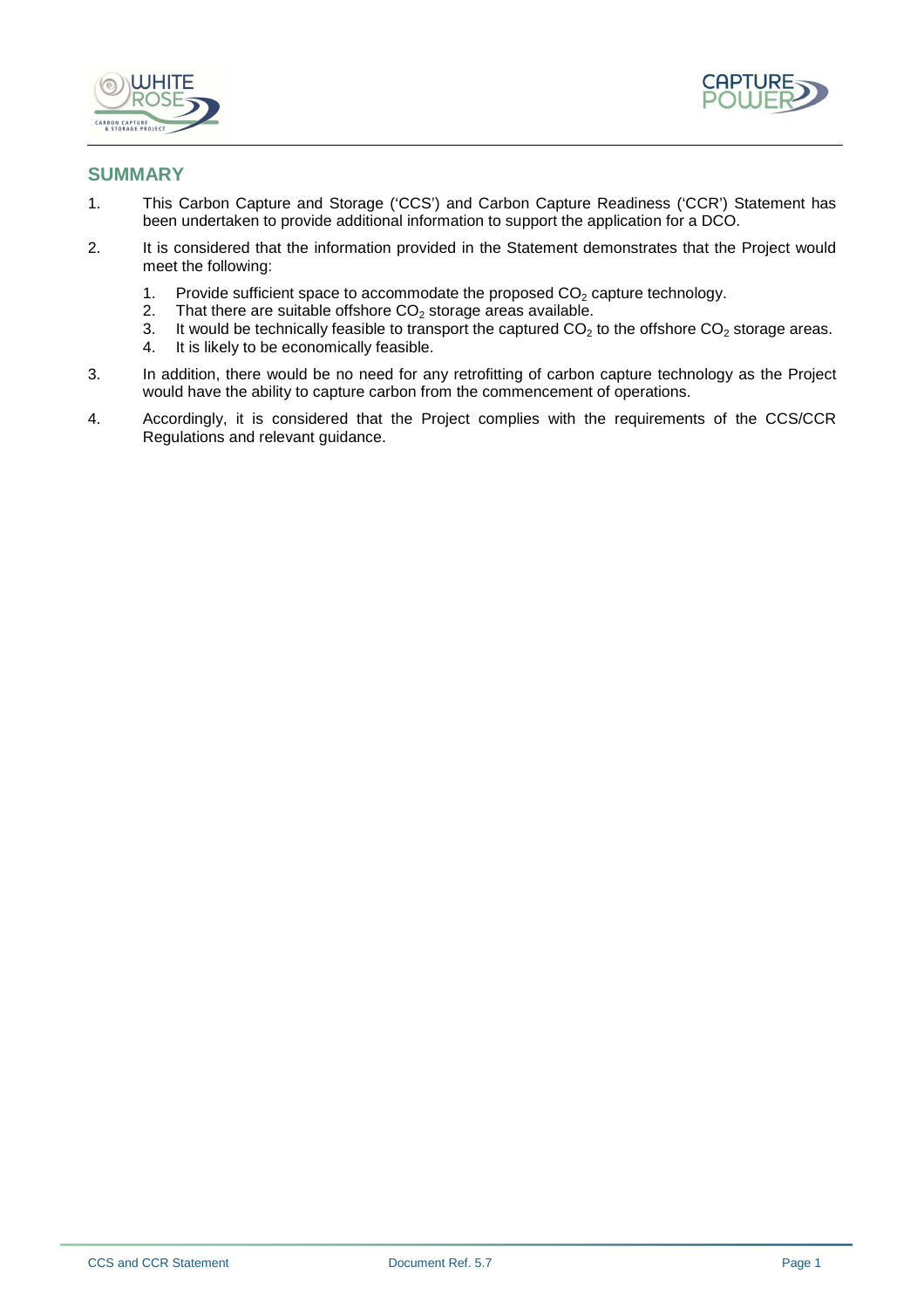



#### **1.0 INTRODUCTION**

#### BACKGROUND TO THE PROJECT

- 1.1 This Carbon Capture and Storage ('CCS') and Carbon Capture Readiness ('CCR') Statement has been prepared in support of Capture Power Limited's (the 'Applicant') application (the 'Application') for a Development Consent Order (a 'DCO') that has been made to the Planning Inspectorate ('PINS') under Section 37 of the Planning Act 2008 (the '2008 Act').
- 1.2 The Applicant is seeking a DCO to authorise the construction, operation and maintenance of a new thermal generating station (an ultra-superciritical oxy-fuel coal-fired power plant of up to 448 megawatts 'MWe' gross with the ability to co-fire biomass) that will be fitted with CCS technology and associated development (together the 'Project') on land within and adjacent to the existing Drax Power Station site, Drax, near Selby, North Yorkshire, YO8 8PH, within the administrative areas of Selby District Council and North Yorkshire County Council.
- 1.3 A DCO is required as the Project falls from the definition and thresholds for a 'Nationally Significant Infrastructure Project' (a 'NSIP') under Sections 14 and 15 (2) of the 2008 Act. It is therefore necessary for CPL to apply to the Secretary of State ('SoS') for the Department of Energy and Climate Change ('DECC') for development consent for the Project under Section 31 of the 2008 Act.
- 1.4 The DCO, if made, would be known as the 'White Rose CCS (Generating Station) Order' ('the Order').

#### THE PURPOSE OF THIS DOCUMENT

- 1.5 The Statement sets out how the Project complies with policy contained within the 'Overarching National Policy Statement ('NPS') for Energy (EN-1)' at Paragraph 3.6.6 and Section 4.7 relating to CCS and CCR and also paragraphs 2.3.4 to 2.3.12 the 'NPS for Fossil Fuel electricity Generating Infrastructure (EN-2)'.
- 1.6 This policy states that new coal-fired generating stations, such as that proposed, or significant extensions to existing stations, must have CCS on at least 300 MWe net of the proposed generating capacity and secure arrangements for the transport and permanent storage of the carbon dioxide  $(CO<sub>2</sub>)$  that is captured. Furthermore, that all commercial scale fossil fuel generating stations must be CCR to ensure that there are no foreseeable barriers to retrofitting CCS equipment on generating stations above 300 MW (net).
- 1.7 The Statement also considers the requirements of the Carbon Capture Readiness (Electricity Generating Stations) Regulations 2013 ('the CCR Regulations') and related European legislation. The CCR Regulations cover some of the same matters as the NPSs and require the SoS to consider the CCR of proposed generating stations and to impose 'requirements' on DCOs to secure CCR at those stations.
- 1.8 The requirements set out in the Regulations include demonstrating that:
	- the developer retains control over sufficient space and the ability to build carbon capture equipment on this space;
	- it is technically and economically feasible to retrofit the combustion plant for  $CO<sub>2</sub>$  capture;
	- the transport facilities are technically and economically feasible;
	- suitable storage sites for  $CO<sub>2</sub>$  available;
	- this is a  $CO<sub>2</sub>$  storage permit/a valid contract with third party to provide  $CO<sub>2</sub>$  storage;
	- there are  $CO<sub>2</sub>$  transportation arrangements/a valid contract with third party to provide  $CO<sub>2</sub>$ transportation;
	- the Environmental Permit incorporates conditions for the operation of the carbon capture unit/CCS chain; and
	- it would be economically feasible within the generating station's lifetime to link it to a full CCS chain, covering retrofitting of capture equipment, transport and storage.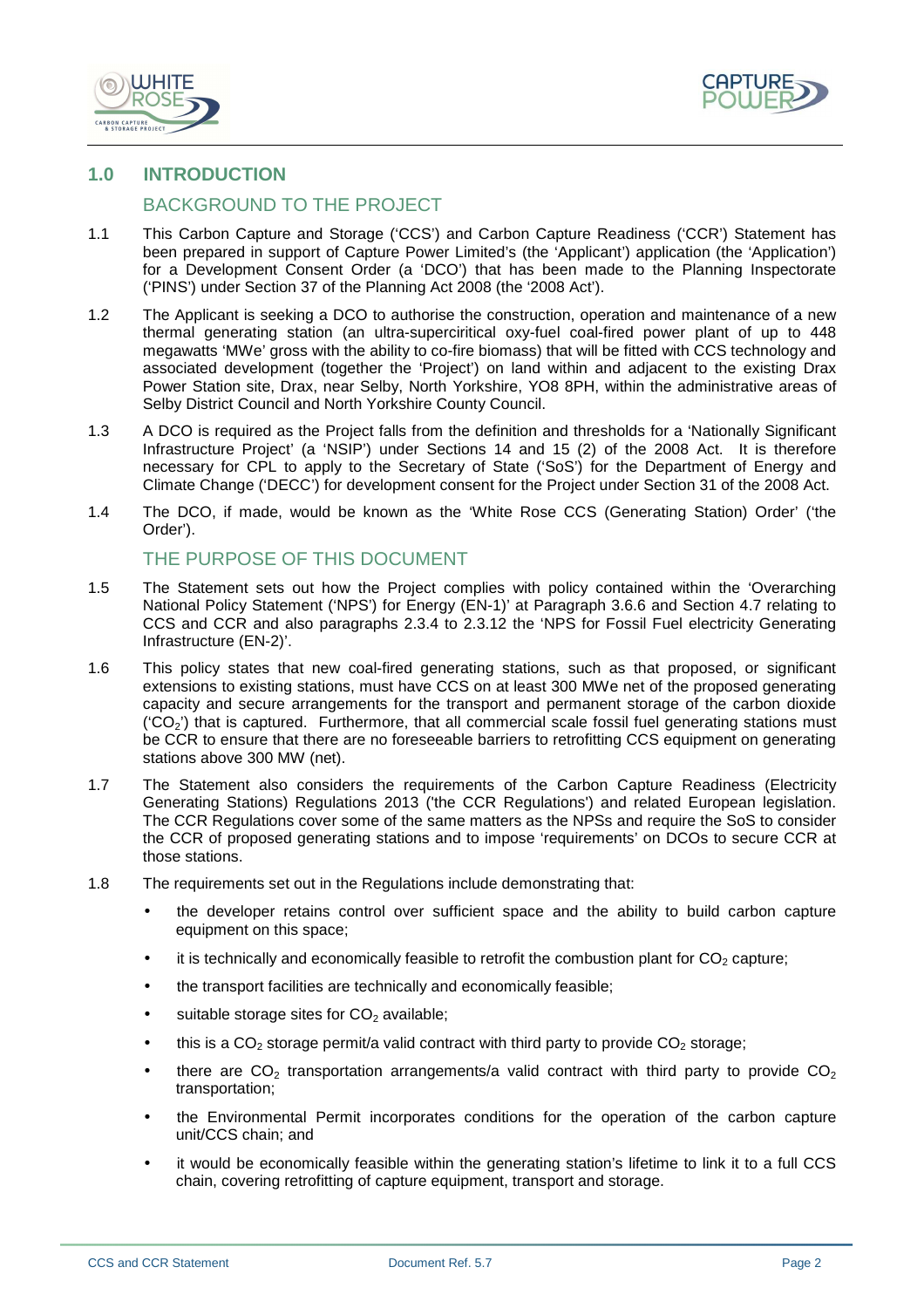



#### **2.0 CCS AND CCR POLICY AND LEGISLATION**

2.1 This section provides an overview of policy and legislation relating to CCS and CCR.

EU DIRECTIVE ON GEOLOGICAL STORAGE OF CARBON DIOXIDE

- 2.2 The European Union (EU) agreed the text of the Directive on the geological storage of carbon dioxide (Directive 2009/31/EC) (the CCS Directive) on 17 December, 2008. This text was published in the Official Journal of the EU on 5 June, 2009 and the CCS Directive came into force on 25 June, 2009.
- 2.3 The CCS Directive requires an amendment to Directive 2001/80/EC on the limitation of emissions of certain pollutants from large combustion plants known as the Large Combustion Plant Directive or LCPD). Consequently, Member States are required to ensure that operators of all combustion plants with an electrical power generating capacity of 300 MWe or more (and for which the construction / operating licence was granted after the date of the CCS Directive) have assessed whether the following conditions are met in respect of each combustion plant:
	- a) that there are suitable storage sites for  $CO<sub>2</sub>$  available;
	- b) that transport facilities are technically and economically feasible; and,
	- c) it is technically and economically feasible to retrofit the combustion plant for  $CO<sub>2</sub>$  capture.
- 2.4 The assessment of whether these conditions are met is to be submitted to the relevant competent authority, who will use the assessment (and other available information) in their decision-making process in respect of consent for each combustion plant. If the conditions are met, the competent authority is to ensure that suitable space is set aside for the  $CO<sub>2</sub>$  capture technology necessary to capture and compress  $CO<sub>2</sub>$  from the combustion plant.
- 2.5 The requirement for such an assessment is also included in the more recent Directive on industrial emissions (integrated pollution prevention and control) (Directive 2010/75/EU) (the Industrial Emissions Directive or IED).

#### OVERARCHING NATIONAL POLICY STATEMENT FOR ENERGY (EN-1)

- 2.6 The Overarching NPS for Energy (EN-1) sets out the policy requirements for fossil fuel generating stations, including coal-fired generating stations, in relation to CCS and CCR.
- 2.7 Paragraph 3.6.5 of EN-1 highlights that the Government is leading international efforts to develop CCS, including supporting commercial scale demonstration projects at UK power stations. The intention is that these projects will demonstrate the full chain of CCS, including the capture, transport and storage of  $CO<sub>2</sub>$  in the UK. It goes on to state that these demonstration projects are a priority for UK energy policy.
- 2.8 Paragraph 3.6.6 confirms that the Government has placed two conditions on the consenting of fossil fuel generating stations, including coal-fired and gas generating stations, to facilitate the adoption of CCS once it is available. These conditions are that:
	- all commercial scale (at or over 300 MWe) combustion generating stations (including gas, coal, oil or biomass) have to be constructed Carbon Capture Ready (CCR); and
	- new coal-fired generating stations are required to demonstrate CCS on at least 300 MWe of the proposed generating capacity.
- 2.9 Section 4.7 of EN-1 deals specifically with CCS and CCR.
- 2.10 Paragraph 4.7.1 highlights that CCS is an emerging technology that enables  $CO<sub>2</sub>$  that would otherwise be released into the atmosphere to be captured and permanently stored. It can be applied to any large point source of  $CO<sub>2</sub>$ , such as fossil fuel generating stations or other industrial processes that are high emitters of CO<sub>2</sub>. Furthermore, carbon capture technologies are able to remove up to 90% of the  $CO<sub>2</sub>$  that would otherwise be released to the atmosphere and offer the opportunity for fossil fuels to continue to be an important element of a secure and diverse low carbon energy mix.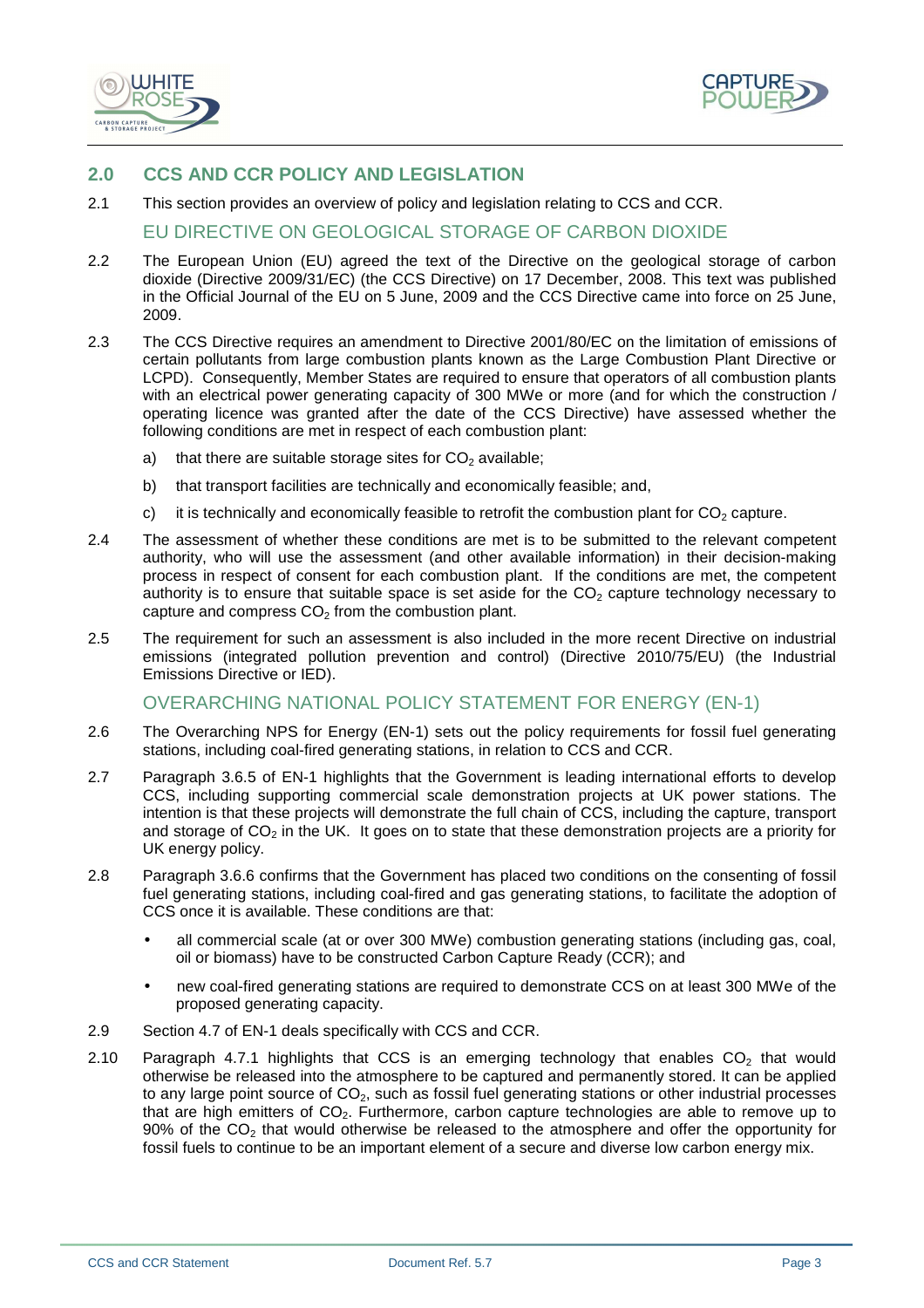



- 2.11 Paragraph 4.7.2 describes the 'CCS chain', which has three links; the capture of carbon, its transport and ultimately its storage. It describes the three types of capture technology, including oxy-fuel combustion, which will be deployed by the Project. In this process, fuel is burnt in an oxygen/ $CO<sub>2</sub>$ mixture rather than air to produce a flue gas that is predominantly  $CO<sub>2</sub>$ .
- 2.12 Once the  $CO<sub>2</sub>$  has been captured (EN-1, paragraph 4.7.3) it is then compressed and transported, before being permanently stored in geological formations, such as depleted oil and gas fields and saline formations. In the UK, the majority of locations thought to be best suited to the storage of  $CO<sub>2</sub>$ are located offshore. In the case of the Project, the  $CO<sub>2</sub>$  captured from the combustion process would be transported via the National Grid Carbon Limited ('NGCL') Yorkshire and Humber CCS cross-country  $CO<sub>2</sub>$  pipeline for storage beneath the North Sea. NGCL has made a separate application for a DCO for the construction and operation of the  $CO<sub>2</sub>$  pipeline<sup>1</sup>.
- 2.13 Paragraph 4.7.5 confirms that in order to reduce  $CO<sub>2</sub>$  emissions, new coal-fired generating stations, or significant extensions to existing stations in England or Wales, must have CCS on at least 300 MWe net of the proposed generating capacity and secure arrangements for the transport and permanent storage of  $CO<sub>2</sub>$ . It goes on to state that operators of fossil fuel generating stations will also be required to comply with any Emission Performance Standards ('EPS') that might be applicable, although this is not part of the development consent process.
- 2.14 Paragraph 4.7.6 of EN-1 recognises that it is unlikely that any coal-fired generating stations will be built in the foreseeable future without financial support for CCS demonstration. However, it is possible that developers may wish to submit applications in advance of securing funding and therefore, any decision on such applications by the SoS should be made independently of any decision on the allocation of funding. This could mean that consent may be given to more applications than will be able to secure financial support for CCS demonstration.
- 2.15 Paragraph 4.7.8 confirms that to construct a coal-fired generating station with the full CCS chain, applicants will need a range of consents from different bodies. These include a  $CO<sub>2</sub>$  storage licence and (if appropriate) consent for both on and offshore pipeline construction. An Environmental Permit would be required from the Environment Agency, which incorporates conditions for operation of the CCS chain. Paragraph 4.7.9 goes on to state that further information on the CCS obligations to be imposed on new coal-fired generating stations will be available in guidance issued by DECC. The SoS must follow this guidance, or any successor to it, when considering applications for combustion generating stations. This guidance comprises 'Draft Supplementary Guidance for Section 36 Electricity Act 1989 Consent Applications for Coal Power Stations: A Consultation, November 2009'.
- 2.16 In terms of the requirement to secure arrangements for the transport and permanent storage of  $CO<sub>2</sub>$ , the CCS Guidance notes (at paragraph 11) that where consent is given for a generating station, it will be conditional on the developer, prior to commencement of construction, to provide clear evidence of:
	- "a) a valid  $CO<sub>2</sub>$  storage permit/valid contract with third party to provide  $CO<sub>2</sub>$  storage;
	- b) valid  $CO<sub>2</sub>$  transportation arrangements/valid contract with third party to provide  $CO<sub>2</sub>$ transportation; and
	- c) a valid Environmental Permit which incorporates conditions for the operation of the carbon capture unit/CCS chain."
- 2.17 Therefore, in order to be able to construct and operate a new coal-fired generating station, it is necessary to have the consents in place for the full CCS chain.
- 2.18 As part of an application for a DCO (in respect of a new coal-fired generating station) the CCS Guidance states (at Section 3.1) that applicants will be required to submit:
	- "technically feasible plans for a capture unit covering the minimum size requirement of at least 300 MWe net capacity of the power station….;
	- (1) http://infrastructure.planningportal.gov.uk/projects/yorkshire-and-the-humber/yorkshire-and-humber-ccs-cross-countrypipeline/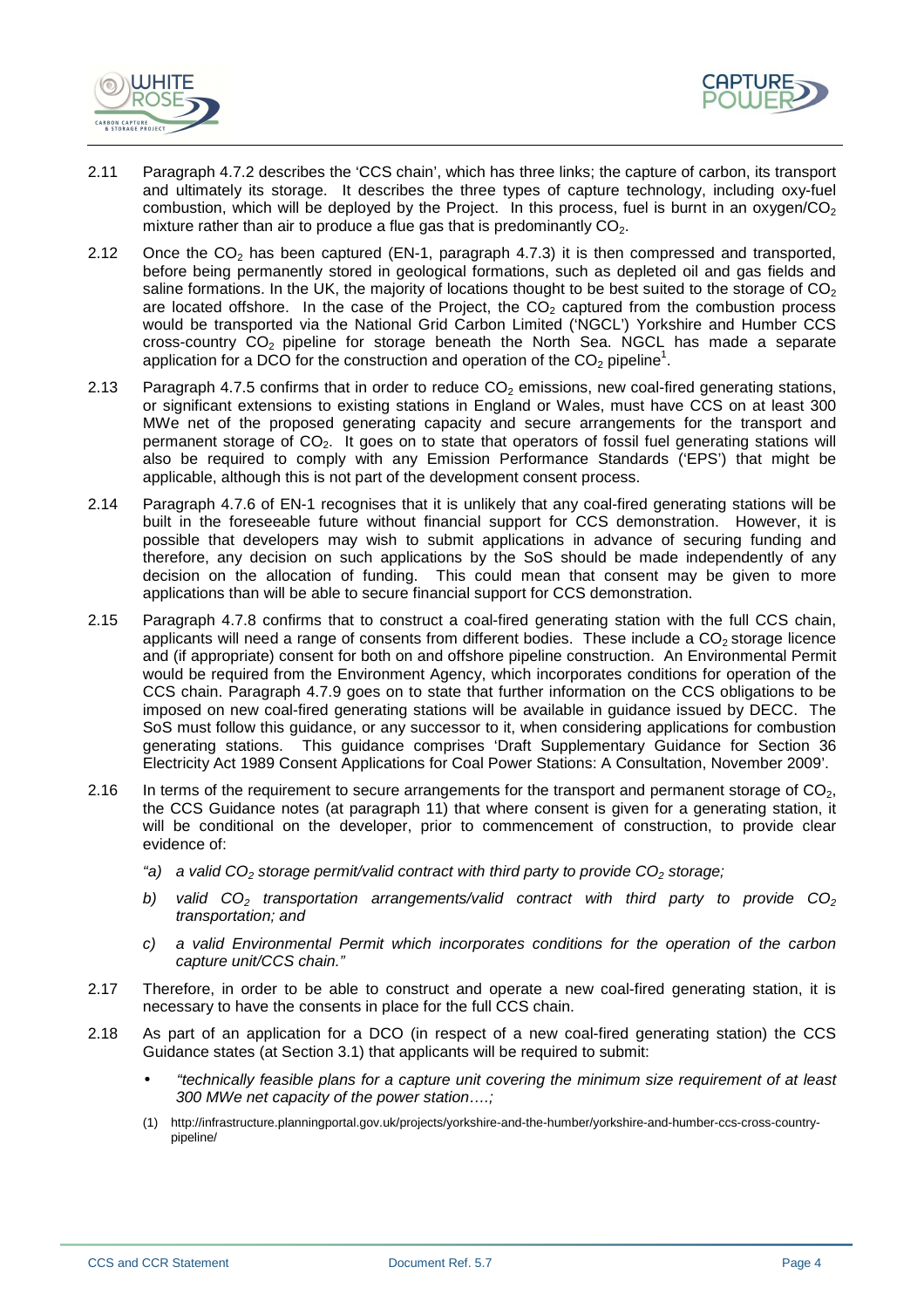



- an Environment Statement for the power station, including the impacts of the proposed capture facilities…;
- documentation to ensure compliance with all existing policy, including that the entire plant's capacity is CCR."
- 2.19 CCR is dealt with at paragraphs 4.7.10 to 4.7.17 of EN-1.
- 2.20 Paragraph 4.7.10 states that to ensure that no foreseeable barriers exist to retrofitting CCS equipment on fossil fuel generating stations, all applications with a generating capacity at or over 300 MWe or of a type and covered by the EU's Large Combustion Plant Directive, should demonstrate that they are CCR before consent may be given. It goes on to state that the SoS must not grant consent unless this is the case. In order to assure the SoS that a project is CCR, developers will need to demonstrate that:
	- there is sufficient space available on or near the site to accommodate carbon capture equipment in the future;
	- the technical feasibility of retrofitting their chosen carbon capture technology;
	- that a suitable area of deep geological storage offshore exists for the storage of captured  $CO<sub>2</sub>$ ;
	- the technical feasibility of transporting the captured  $CO<sub>2</sub>$  to the proposed storage areas; and
	- the economic feasibility within the generating station's lifetime of the full CCS chain, covering retrofitting, transport and storage.
- 2.21 The guidance therefore requires applicants to carry out a technical feasibility study for retrofitting CCS equipment, taking the form of a written report and accompanying plant designs.

#### NATIONAL POLICY STATEMENT FOR FOSSIL FUEL ELECTRICITY GENERATING INFRASTRUCTURE (EN-2)

- 2.22 EN-2 reiterates the policy and guidance contained in EN-1 and the CCS Guidance in respect of the requirements for coal-fired generating stations.
- 2.23 It confirms that applicants for DCOs should provide the same type of evidence as required by the CCS Guidance (see paragraph 3.16 above). It goes on to state (paragraph 2.3.8) the application must contain sufficient information on the plans for CCS to enable the SoS to determine whether the project meets the required criteria as set out in the CCS Guidance. If the SoS cannot be satisfied that the proposal meets the criteria relating to CCS set out in EN-1 and EN-2, consent should be refused (paragraph 2.3.9, EN-2).
- 2.24 Paragraph 2.3.10 of EN-2 states that the SoS should include requirements in any DCO for a coalfired generating station that before construction can commence the applicant must have:
	- "evidenced all necessary consents, licences and permits are in place for construction of the CCS chain, including consent for any onshore and offshore pipelines used to transport  $CO<sub>2</sub>$ ;
	- evidenced that  $CO<sub>2</sub>$  storage licence for the intended storage site is in place; and
	- evidenced that an Environmental Permit (EP) from the EA which incorporates conditions around the operation of the CCS chain is in place."
- 2.25 Paragraph 2.3.11 goes on to state that to avoid the possibility that, once built, a project becomes unsuitable for CCS, no construction, other than preliminary works, should be allowed to start until the SoS is satisfied that the above requirements have been fully met.
- 2.26 Paragraph 2.3.12 confirms that additionally, CCR requirements will continue to apply to the remaining capacity of the coal-fired generating station until such time as CCS equipment is retrofitted onto the remaining of the capacity of the plant.
- 2.27 With regard to CCR, paragraph 2.3.5 states that the SoS should impose requirements within any DCO for current operators to: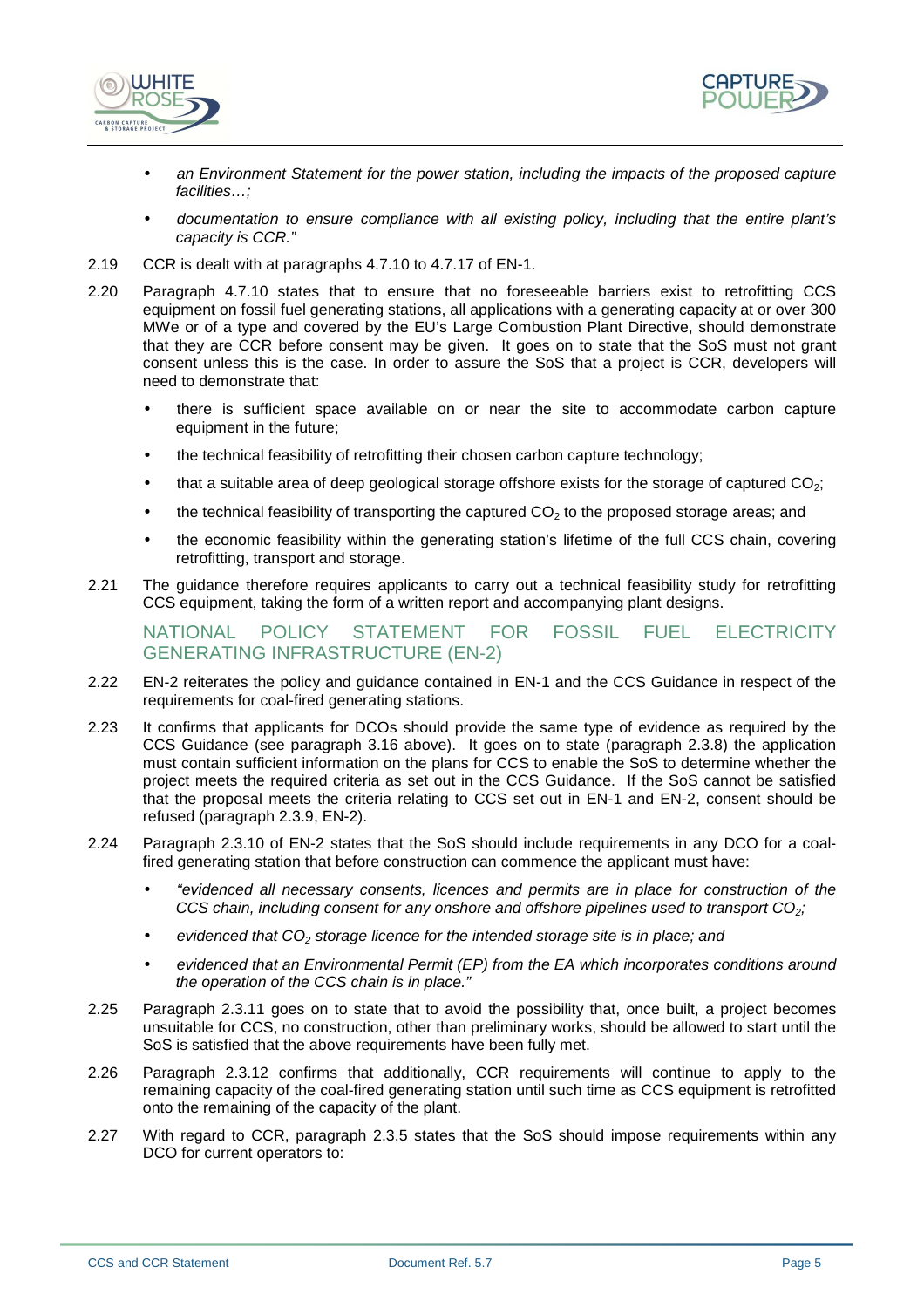



- "retain control over sufficient additional space (whether on or near the Site) for the carbon capture equipment;
- retain their ability to build carbon capture equipment on this space (whether on or near the Site) in the future; and
- submit update reports on the technical aspects of it's CCR status to the SoS. These reports should be required within three months of the date in which a consented generating station first begins to supply electricity to the grid and every two years thereafter until the plant moves to retrofit CCS."

#### CARBON CAPTURE READINESS (CCR) GUIDANCE

- 2.28 DECC's November 2009 Guidance Note on 'Carbon Capture Readiness' requires that it will be technically and economically feasible to retrofit CCS to a power station in the future, including linking it to an offshore site of deep geological storage as well as the retrofitting of carbon capture (and  $CO_2$ ) compression) equipment to the power station itself. Specifically, applicants for power station consents will be required to demonstrate:
	- that sufficient space is available on or near the site to accommodate carbon capture equipment in the future;
	- the technical feasibility of retrofitting their chosen carbon capture technology;
	- that a suitable area of deep geological storage offshore exists for the storage of captured  $CO<sub>2</sub>$ from the proposed power station;
	- the technical feasibility of transporting the captured  $CO<sub>2</sub>$  to the proposed storage area; and
	- the likelihood that it will be economically feasible within the power station's lifetime, to link it to a full CCS chain, covering retrofitting of capture equipment, transport and storage.

#### CARBON CAPTURE READINESS (ELECTRICITY GENERATING STATIONS) REGULATIONS 2013

- 2.29 The CCR Regulations came into force on 25 November 2013 and relate to orders for development consent under the Planning Act 2008 and to consents under section 36 of the Electricity Act 1989 for the construction of combustion plants with a rated electrical output of 300 megawatts or more (and for extensions to combustion plants which will have the effect of increasing the rated electrical output of the plant to 300 MWe or more).
- 2.30 Before making such an order (Regulation 3) or granting such a consent (Regulation 5) the SoS must determine whether the 'CCR conditions' are met relating to the feasibility of carbon capture and storage. The CCR conditions are that in respect of the plant's  $CO<sub>2</sub>$  emissions (regulation 2(2)):

"(a) suitable storage sites are available;

(b) it is technically and economically feasible to retrofit the plant with the equipment necessary to capture that  $CO<sub>2</sub>$ ; and

(c) it is technically and economically feasible to transport such captured  $CO<sub>2</sub>$  to the storage sites referred to in sub-paragraph (a)."

2.31 If the CCR conditions are met, the order or consent must include requirements or conditions for suitable space to be set aside for equipment necessary to capture and compress all the carbon dioxide that would otherwise be emitted from the plant.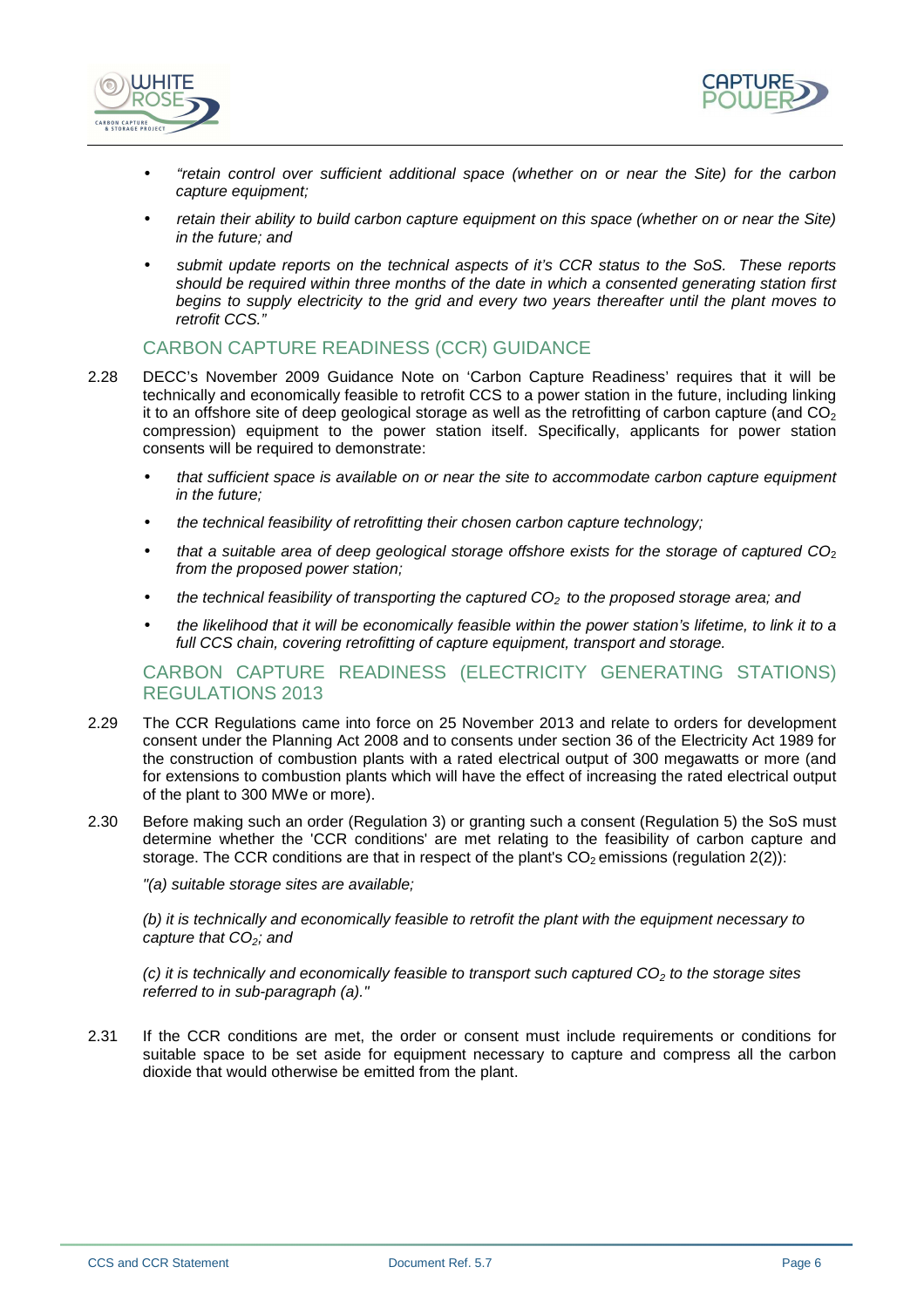



#### **3.0 COMPLIANCE WITH CCS/CCR POLICY**

- 3.1 The Project comprises an ultra-super critical 'state-of-the-art' coal-fired power plant that is equipped with full carbon capture and storage technology. The plant would also have the potential to co-fire biomass. The Project is intended to prove CCS technology at a commercial scale and demonstrate it as a competitive form of low-carbon power generation and as an important technology in tackling climate change. It would also play an important role in establishing a  $CO<sub>2</sub>$  transportation and storage network in the Yorkshire and Humber area.
- 3.2 The power plant would be located next to the existing Drax Power Station site near Selby, North Yorkshire. Figure 1 below shows its location. The Project would be able to generate electricity for export to the electricity transmission network as well as capturing approximately 2 million tonnes of  $C\dot{\mathsf{O}}_2$  per year, some 90% of all  $CO_2$  emissions produced by the plant. The  $CO_2$  would be transported through NGCL's proposed  $CO<sub>2</sub>$  pipeline, for permanent undersea storage in the North Sea.



#### **Figure 3.1: Site Location**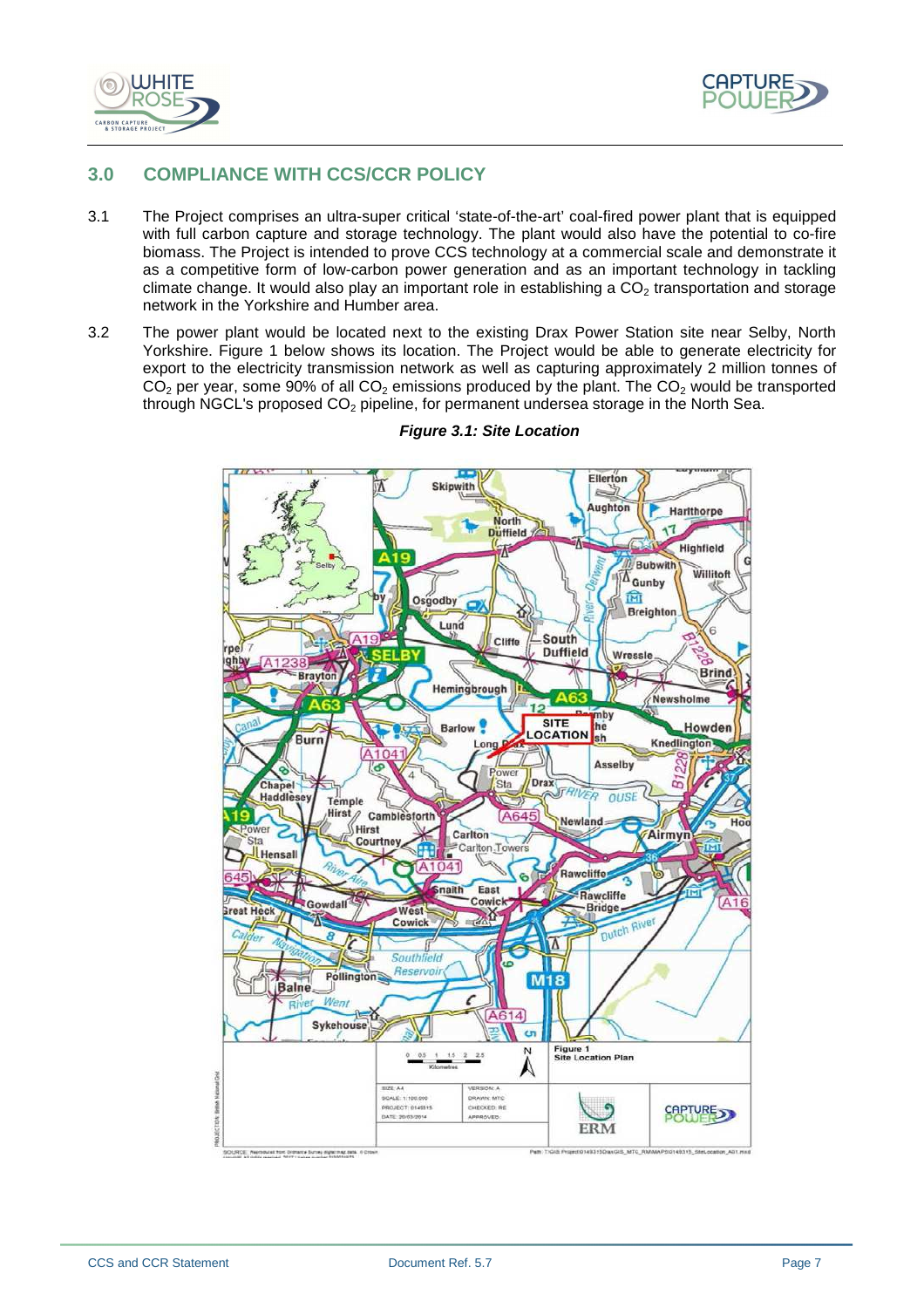



#### THE TECHNOLOGY

- 3.3 The Project, although at a commercial scale, would serve to demonstrate oxy-fuel technology which allows the capture of  $CO<sub>2</sub>$  from power plant exhaust gases. The technology involves combustion of fuel in a boiler in a mixture of oxygen and re-circulated flue gas (largely  $CO<sub>2</sub>$  and H<sub>2</sub>O (water)). The process eliminates the high volume of nitrogen that comes with the air during conventional combustion. This in turn considerably reduces the content of nitrogen oxides in the resulting  $CO<sub>2</sub>$  rich flue gas, which can be easily processed to purity levels required for transportation and storage. The resultant potential  $CO<sub>2</sub>$  capture rate is in excess of 90%. The oxygen for the combustion process is produced in an Air Separation Unit ('ASU'), which separates oxygen from air.
- 3.4 Other combustion by-products, including particulates and Sulphur Oxides  $(SO_x)$ , are extracted through conventional air quality control system equipment ('AQCS') located downstream of the boiler. The flue gas is subsequently led to a direct contact cooler ('DCC') where the flue gas is cooled down and a large portion of the contained moisture is condensed and removed. The final  $CO<sub>2</sub>$ processing takes place in a gas processing unit ('GPU') where the  $CO<sub>2</sub>$  is further purified and compressed to transportation / storage specification for onward transmission and storage. Figure 2 shows the oxy fuel technology process.
- 3.5 In summary the concept involves:
	- using oxygen instead of air for the combustion process in order to obtain a  $CO<sub>2</sub>$  rich flue gas mainly composed of  $CO<sub>2</sub> + H<sub>2</sub>O$  (and some inert gases) 'easily' cleaned and compressed; and
	- technology to recover a  $CO<sub>2</sub>$  stream from the flue gas, at a specification suitable for transportation and storage.
- 3.6 This effectively adds two units to the conventional coal-fired power plant namely:
	- an oxygen production unit: (ASUs); and
	- a GPU to recover, clean and compress  $CO<sub>2</sub>$  from the flue gas.
- 3.7 Figure 3.2 provides an illustration of how the process works.



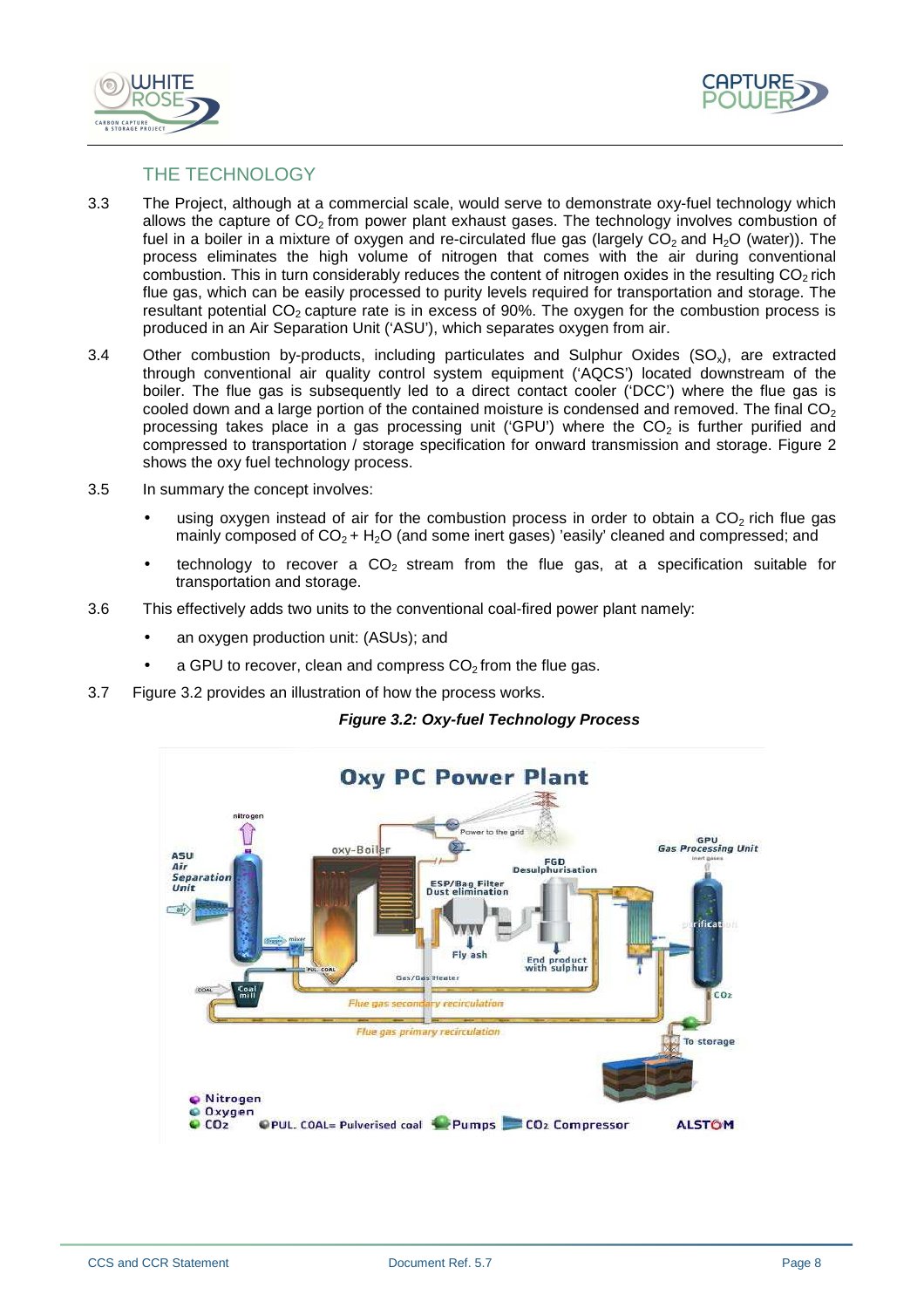



#### PROCESS OVERVIEW

- 3.8 The coal-fired power plant would consist mainly of dual air/oxygen fired pulverised coal boiler, turbine-generator unit and  $CO<sub>2</sub>$  capture system. The Project would be designed to burn coal and coal/biomass blends delivered via the existing Drax Power Station coal yard and imported to the yard via rail (although some road deliveries may occur).
- 3.9 The coal and biomass would be transferred from the existing Drax Power Station coal yard using a new conveying system that would be extended up to the coal silos located in the boiler house.
- 3.10 Emissions to air would meet the applicable standards and limits. The Project would include flue gas cleaning equipment to reduce the particulate air pollutants and  $SO<sub>x</sub>$  created during combustion.
- 3.11 The GPU, which would capture approximately 90 % of the  $CO<sub>2</sub>$  produced by the facility, would first remove the water vapour from the exhaust stream, and then the remaining  $CO<sub>2</sub>$  would be further processed to meet the specifications required by NGCL for onwards transmission and storage. Purified  $CO<sub>2</sub>$  would be delivered to the  $CO<sub>2</sub>$  pipeline header (to be located adjacent to the generating station) of the CCS cluster in the Humber region.
- 3.12 The cooling water system would consist of mechanical draft low plume cooling towers. Make up water would be supplied from the existing Drax Power Station treatment facilities.
- 3.13 Industrial liquid effluents would be treated within the operational site before discharge to the River Ouse under Drax Power Station's existing plant consent (and not exceeding the constraints and discharge parameters established by it).
- 3.14 Due to the large quantity of high-purity oxygen typically required in oxyfuel combustion, cryogenic air separation is currently the preferred option for oxygen production and would be used for the Project. Hence, under normal operating conditions, coal would be combusted with pure oxygen mixed with recycled flue gas instead of atmospheric air. To produce this oxygen ASUs would be used.

#### **SPACE**

3.15 Figure 3.3 shows the Project as it may look when construction is complete.



#### **Figure 3.3: Image of the Project**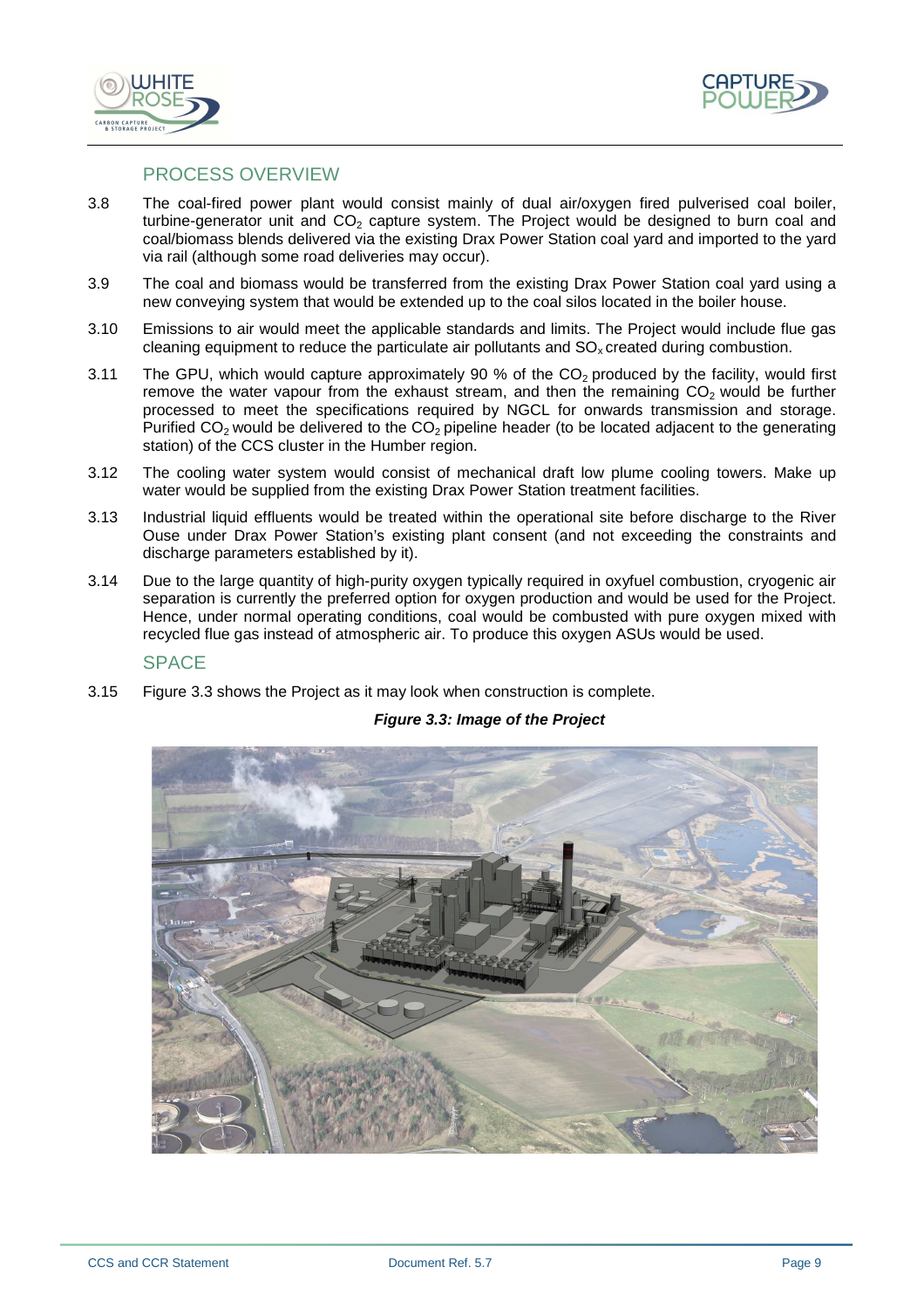



3.16 Table 3.1 below lists the main buildings, structures and plant for the Project, taken from Schedule 1 to the draft Order (Document Ref 2.1) with bold text indicating the main items which are required for the capture and compression of  $CO<sub>2</sub>$ . The items in the list would be constructed within the Project site. There would be no need for any retrofitting of this equipment (including carbon capture and compression infrastructure) as it would all be constructed as an integral part of the initial construction, and not retro-fitted.

| <b>Table 3.1: Main Buildings, Structures and Plant</b> |  |
|--------------------------------------------------------|--|
|--------------------------------------------------------|--|

| Description of White Rose Carbon Capture and Storage Project |                                                                                                                                                      |
|--------------------------------------------------------------|------------------------------------------------------------------------------------------------------------------------------------------------------|
| 1.                                                           | Site raising and preparation.                                                                                                                        |
| 2.                                                           | Boiler house including boiler, coal bunkers, coal mills, fans, air heaters, water and steam<br>pipework.                                             |
| 3.                                                           | Air and gas fans and ducts.                                                                                                                          |
| 4.                                                           | Flue gas treatment systems including flue gas desulphurisation, electrostatic precipitators,<br>selective catalytic reduction.                       |
| 5.                                                           | Flue gas desulphurisation including limestone mills, absorber tower, gypsum dewatering<br>system and associated storage facilities.                  |
| 6.                                                           | Stack / chimney including flue gas emissions monitors.                                                                                               |
| 7.                                                           | Steam turbine hall including steam turbine and generator, condenser, steam and water<br>pipework, pumping and heating equipment.                     |
| 8.                                                           | Oxygen producing air separation unit comprising air compressors, distillation and heat<br>exchange equipment.                                        |
| 9.                                                           | Molecular sieve adsorber units, cryogenic pumping systems and vaporisation units.                                                                    |
| 10.                                                          | Oxygen storage tanks and vessels.                                                                                                                    |
| 11.                                                          | CO <sub>2</sub> gas processing unit comprising flue gas condenser, heat exchange equipment,<br>molecular sieve adsorber units and $CO2$ compressors. |
| 12.                                                          | Cooling water towers, water storage basin, pump house and pipe work.                                                                                 |
| 14.                                                          | Administration buildings including offices, canteen and welfare.                                                                                     |
| 17.                                                          | Demineralised water production, storage tanks and laboratory.                                                                                        |
| 19.                                                          | Light fuel oil storage tanks and pump house.                                                                                                         |
| 20.                                                          | Ash storage and handling equipment.                                                                                                                  |
| 21.                                                          | Fire brigade station and first aid treatment.                                                                                                        |
| 26.                                                          | Rain water attenuation buffers.                                                                                                                      |
| 27.                                                          | Bridges and crossings over Carr Dyke.                                                                                                                |

### CO2 TRANSPORTATION AND STORAGE INFRASTRUCTURE

3.17 The Project would be completely CCR to the point of producing export specification  $CO<sub>2</sub>$  following commissioning. However, the Project does not include any  $CO_2$  transport or storage infrastructure, since this would be constructed and operated by NGCL. The NGCL CO<sub>2</sub> pipeline is the subject of a separate DCO application which was submitted to the SoS earlier in 2014. Nonetheless the following text is provided as an overview of this related development.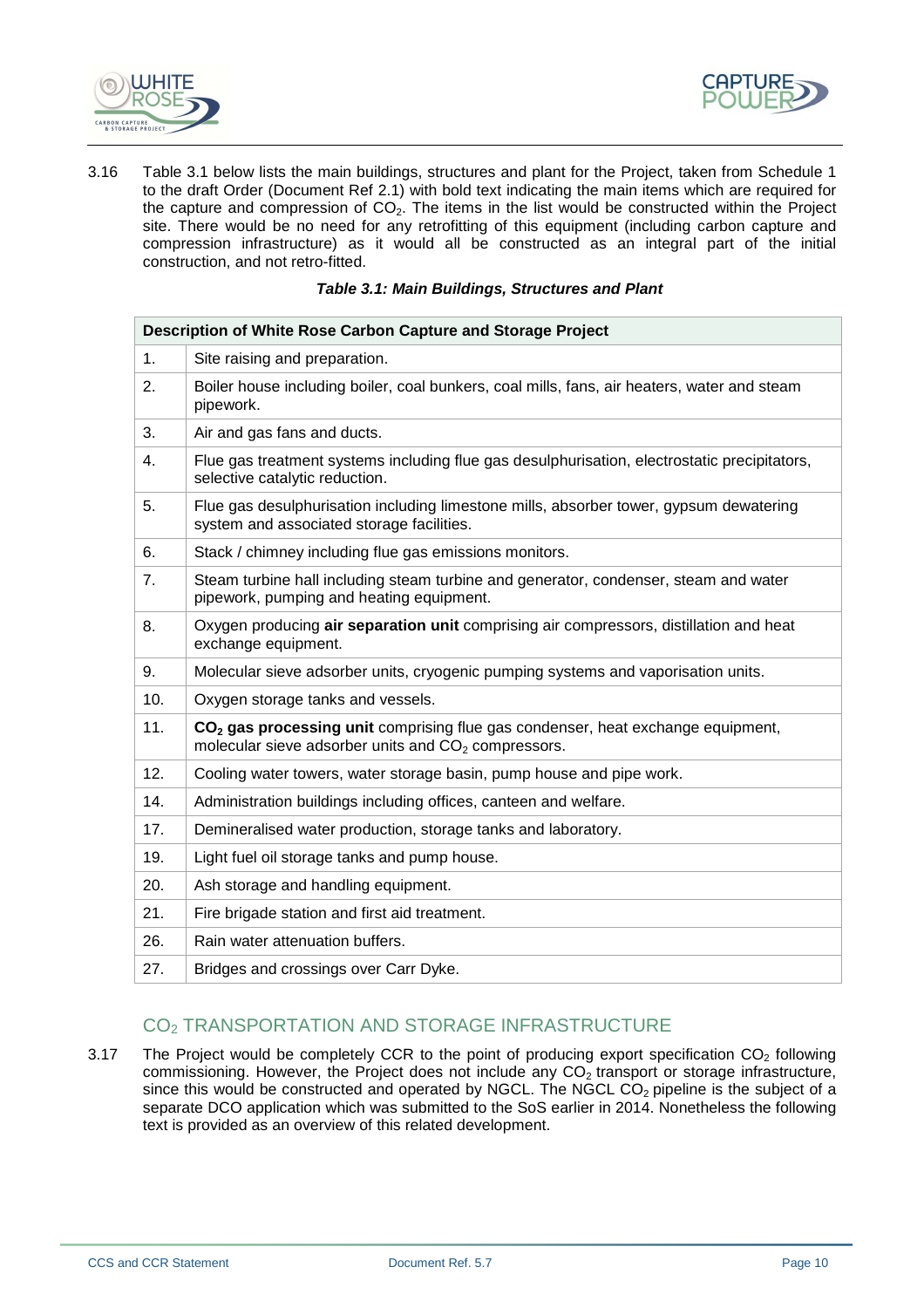



- 3.18 NGCL was created as a subsidiary of National Grid to develop CCS transportation and storage infrastructure in the UK. It is currently working with industry, universities and the government on ways to deliver the necessary infrastructure.
- 3.19 The first aspect of the CCS infrastructure is planned to be in the Humber region where the highest concentration of  $CO<sub>2</sub>$  emitters are located with approximately 10 % of total UK emissions. The aim is to create the necessary infrastructure which would allow  $CO<sub>2</sub>$  to be captured from industry and taken by pipeline to be sequestered permanently under the North Sea.
- 3.20 The NGCL CCS project is currently envisaged to involve the construction of a cross-country and undersea pipeline to transport the captured  $CO<sub>2</sub>$  from the Project site to a storage location in the North Sea within saline geological formations. Figure 3.4 below shows the route of the proposed transportation infrastructure. In the longer term, it is hoped that the infrastructure would serve as a regional network for the wider Yorkshire and Humber region.



**Figure 3.4: Route of CO2 Transportation Infrastructure**

- 3.21 The cross-country (onshore) element of the NGCL project is expected to be 75 km long and would use broadly the same technology as the high pressure national gas pipeline network which is owned and run by National Grid. The cross-country pipeline would have a diameter of 600 mm and be buried approximately 1.2 m underground.
- 3.22 The Figure 3.5 below shows the site of the  $5/42$  CO<sub>2</sub> store (as noted on Figure 3.4 above).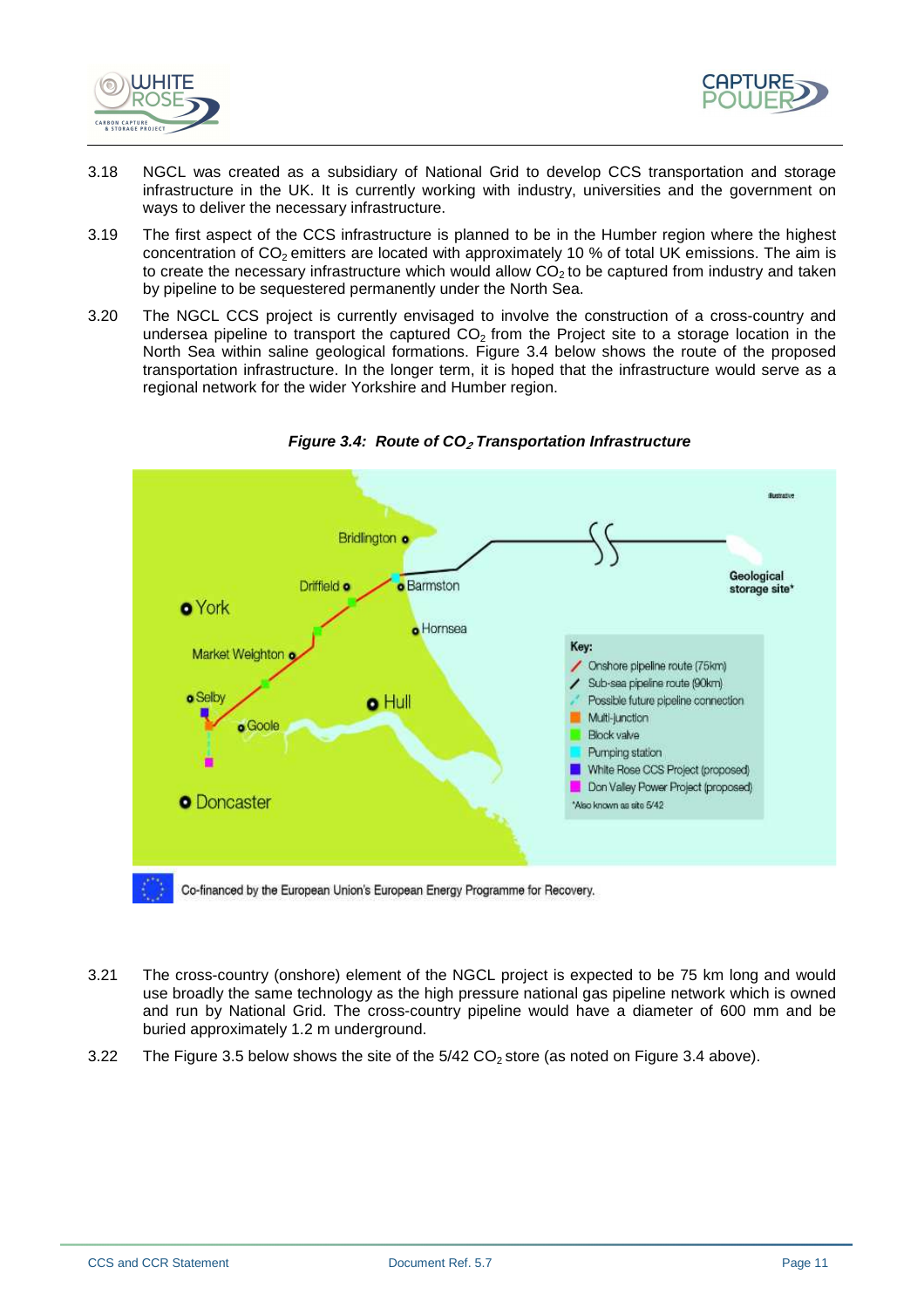





**Figure 3.5: Site of the 5/42 CO2 store** 

- 3.23 The dense phase  $CO<sub>2</sub>$  would be piped at a pressure of up to 200 barg to the storage area under the North Sea. The undersea element of the pipeline would also have a diameter of 600 mm and be located on the seabed. The pipeline would be designed to have a capacity to carry up to 17 million tonnes of  $CO<sub>2</sub>$  each year.
- 3.24 Above ground installations would be needed for the onshore pipeline to operate safely and efficiently. These include:
	- a multi junction which would allow other power stations and industrial plants to be connected;
	- three block valve sites along the route which would allow sections of the pipeline to be isolated to facilitate operation and maintenance;
	- a pipeline inspection gauge trap (referred to as PIG trap) adjacent to the Project site for monitoring and maintenance; and
	- a pumping station to be located between the villages of Barmston and Fraisthorpe to increase the  $CO<sub>2</sub>$  pressure prior to offshore transportation.

#### ECONOMIC CASE

3.25 CCS policy noted above requires project promoters to show the economic case which establishes a conceivable set of economic circumstances which would enable a developer to retrofit carbon capture technology to all or part of the generating station. This policy requirement is inconsistent with the Project since the Project would not be retrofitting carbon capture technology; it would be constructed with the carbon capture technology in place ready to operate from the commencement of commercial operations.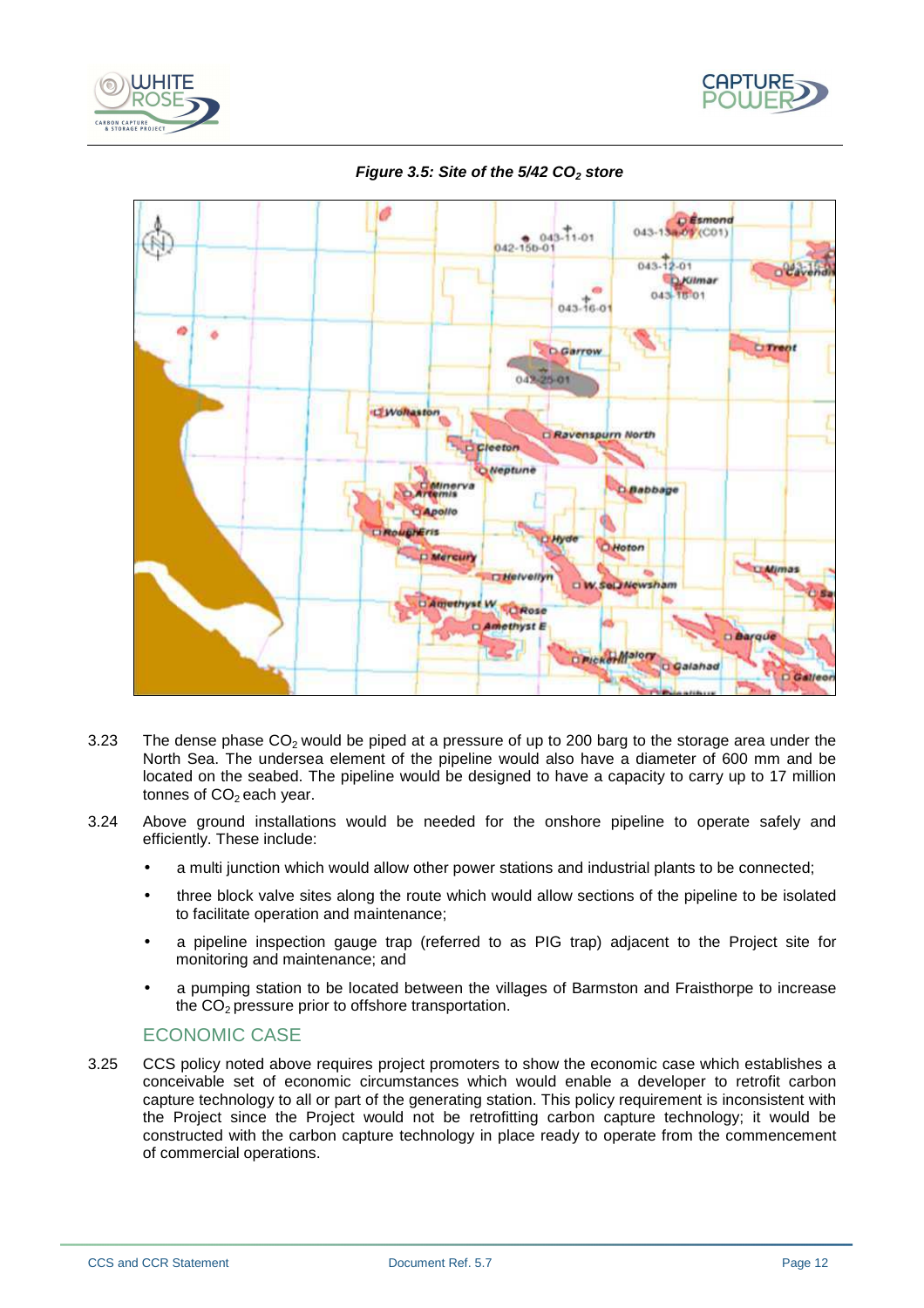



- 3.26 In 2012 the UK CCS Roadmap<sup>1</sup> set out the Government's approach to the development of the CCS industry in the UK. The five key components outlined in the Roadmap are:
	- a CCS Commercialisation Programme with £1bn in capital funding and additional operational support available through Contracts for Difference<sup>2</sup> ('CfDs');
	- a £125m, 4-year, co-ordinated research and development ('R&D') and innovation programme and a new UK CCS Research Centre:
	- development of a market for low carbon electricity through Electricity Market Reform, including availability of Feed-in Tariff CfDs for low carbon electricity;
	- commitments to working with industry to address other important areas including developing the CCS supply chain, addressing regulatory barriers and assisting the development of CCS infrastructure; and
	- international engagement focused on sharing knowledge generated through the UK programme and learning from other projects around the world.
- 3.27 The Project is one of two schemes supported under the Government's £1 billion CCS Commercialisation Programme, with around £100 million of that funding supporting the detailed planning, engineering and project development. Around the end of 2015, a final investment decision will be taken in respect of the Project, with Government potentially investing the remainder of the £1 billion to support construction. The Government believes that the only feasible way to reduce  $CO<sub>2</sub>$ emissions and maintain fossil fuels in the electricity generation mix is to develop CCS technologies. Fossil fuels are an important part of the current and future energy mix because they allow a balance between the intermittency of renewable sources (as influenced by weather conditions) and the inflexibility of nuclear power.
- 3.28 The Project is aligned with national strategies relating to the construction and operation of new electrical generation infrastructure whilst meeting UK energy sector carbon reduction targets (e.g. CCS Roadmap). The Project is also a key part of the development and commercialisation of carbon capture and storage technology, which the government is supporting through the above £1billion of capital and research and development funding. The Project site is located on land adjoining the existing Drax Power Station.
- 3.29 On 20 December 2013 CPL entered into a 'Front End Engineering and Design' ('FEED') Contract with the SoS for DECC, for the undertaking of certain front-end engineering and design, knowledge transfer and other services related to the development of the Project (the 'FEED Contract'). The FEED Contract has been awarded to CPL by DECC as part of its CCS Commercialisation Programme. Beyond technical deliverables, the FEED Contract includes deliverables relating to the commercial aspects of the Project.
- 3.30 On 8 July 2014 the European Commission made an award decision of €300 million (around £240 million) for the Project. The funding comes from the New Entrant Reserve (NER 300) Programme managed by the European Commission, European Investment Bank and member states<sup>3</sup>.
- 3.31 Additional information in relation to the funding of the Project is provided in the Funding Statement (Document Ref. 3.3).
- 3.32 UK gas and coal power stations equipped with carbon capture, transport and storage have clear potential to be cost competitive with other forms of low-carbon power generation, delivering electricity at a levelised cost approaching £100/MWh by the early 2020s, and at a cost significantly below £100/MWh soon thereafter.<sup>4</sup>
	- (1) https://www.gov.uk/government/publications/theccs-roadmap<br>(2) Energy market Reform has been progressed by the coalition

Energy market Reform has been progressed by the coalition government and CfDs are one of the four core elements of EMR. EMR's stated aim is to deliver green energy and transform supply to low carbon emitting sources. CfD pays the generator the difference between a measure of the cost of investing in a particular low-carbon technology (the 'strike price') and a measure of the average market price for electricity (the 'reference price').

https://www.gov.uk/uk-carbon-capture-and-storage-government-funding-and-support

<sup>(4)</sup> UK CCS Cost Reduction Taskforce - Final Report-May 2013